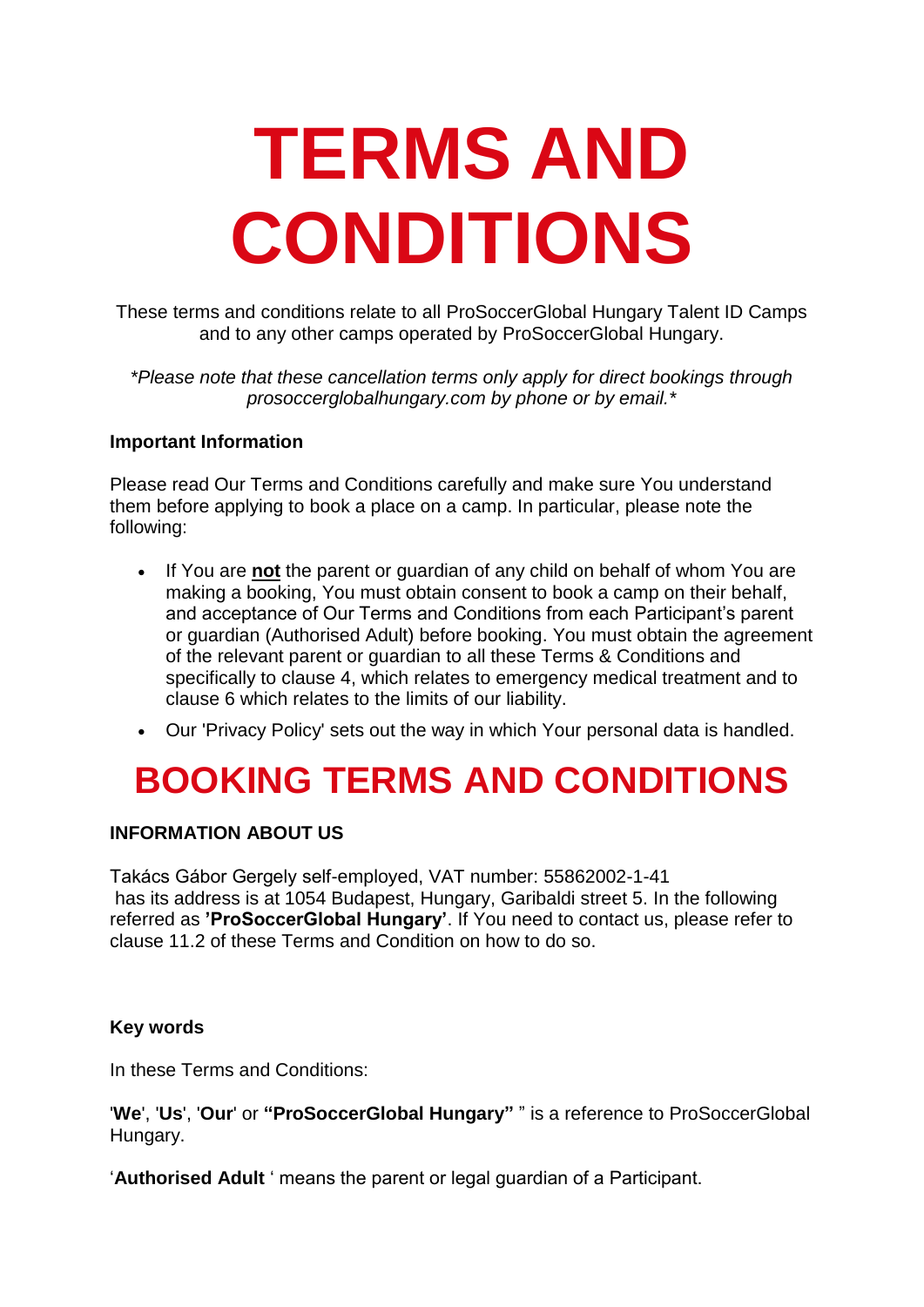'**Camp**' is any residential or day programme offered by ProSoccerGlobal Hungary

'**Participant**' means the person for whom a place on a Camp is booked.

'**Booking**' means the booking You have placed for a Camp with Us through prosoccerglobalhungary.com, by phone or by email.

'**Deposit**' means any such deposit as We may specify or require per Participant for any Camp.

'**Website**' means prosoccerglobalhungary.com.

**'Voucher'** means a credit note for the full amount You have paid to Us which is redeemable against any Camp in the same or following year for the Participant or any family member or friend.

**'You' 'Your'** means the person booking or arranging for the booking and includes parents and guardians

## **1. Making a booking and pricing**

**1.1** After You book a place on a Camp, We will send You an "Order Confirmation Email" confirming that We have processed Your application and deposit payment. All applications are subject to acceptance by Us in line with these Terms and Conditions. Your offer is accepted by Us and a binding agreement is created between Us and You if You have not heard otherwise within 7 days of receiving Your "Order Confirmation Email".

**1.2** It is important that You check the details in Your "Order Confirmation Email" when You receive it. If You have any questions or any of the information is inaccurate please contact Us immediately.

**1.3** The Website sets out further details of the specific requirements for each Camp, which You agree that You have read and understood as part of the Booking process.

**1.4** Each booking on a Camp must be accompanied by payment of the appropriate Camp fee of full payment in 10 days from booking. If the payment doesn't happen in 10 days, your booking will be deleted and you need to start the booking process again in order to book your place in our Camp.

**1.5** Participant will not be allowed to attend a Camp unless all charges for that Camp have been paid before the Camp starts and We reserve the right to cancel any bookings held on Your behalf after any payment is overdue.

**1.6** Payment is due when You book a place on a Camp. We shall only send You an "Order Confirmation Email" once We have received Your completed application and full payment.

**1.8** By booking a place on a Camp You confirm that: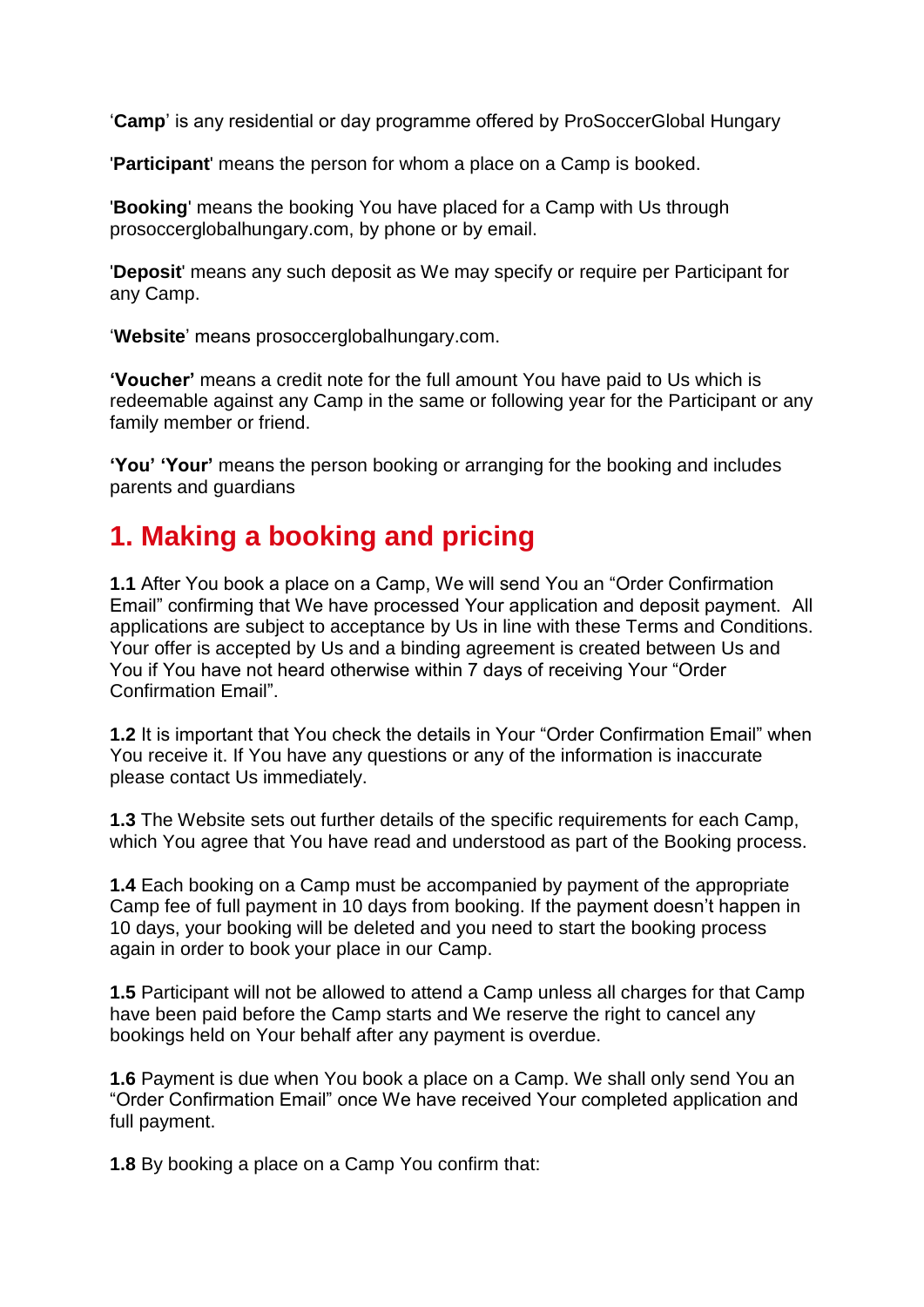**1.7.1** You are legally capable of entering into binding contracts;

**1.7.2** You are at least 18 years old;

**1.7.3** You are booking a Camp as an Authorised Adult for an individual Participant.

**1.7.4** You are not booking places on Camps which You intend to resell

**1.7.5** You have read and accepted the Terms and Conditions defined here;

**1.7.6** the price of Camps and any additional fees We may charge will be as stated on the Website from time to time, unless there is an obvious error. These prices and additional fees may change at any time.

**1.7.7** You are responsible for arranging and paying for the Participant's travel to and from the Camp venue.

**1.7.8** You understand that prices include any applicable Value Added Tax (" VAT"). If the rate of VAT changes before You make any payment due to Us We may adjust the price You pay.

## **2. Cancellation and refunds**

#### **2.1 How to cancel a Booking**

To cancel a Booking, You must inform Us by email to **[prosoccerglobalhungary@gmail.com](mailto:prosoccerglobalhungary@gmail.com)** Proof of email dispatch is not proof of receipt. If You do not receive a response within 3 days, You should contact Us by telephone.

#### **2.2 Our refunds policy**

#### **Day Camp Bookings:**

**2.2.1** If You cancel Your Booking more than 14 days prior to the Camp start date We will refund You the full amount that You have paid for the camp, less a £40 administration fee.

**2.2.2** If You cancel Your Booking 14 days or less from the Camp start date You will not be eligible for any refund.

#### **2.3 Cancellation on medical grounds**

**2.3.1** If the Participant is unable to attend because he or she is ill or injured, We will offer You a Voucher for all fees paid, provided that You notify Us of the illness or injury at least 24 hours before the Camp starts. We will require a letter from the Participant's doctor as proof of the illness or injury before issuing the Voucher. This voucher will be valid for any comparable Booking made on any of Our Camps in the same or following year (subject to availability). The Voucher is transferrable to any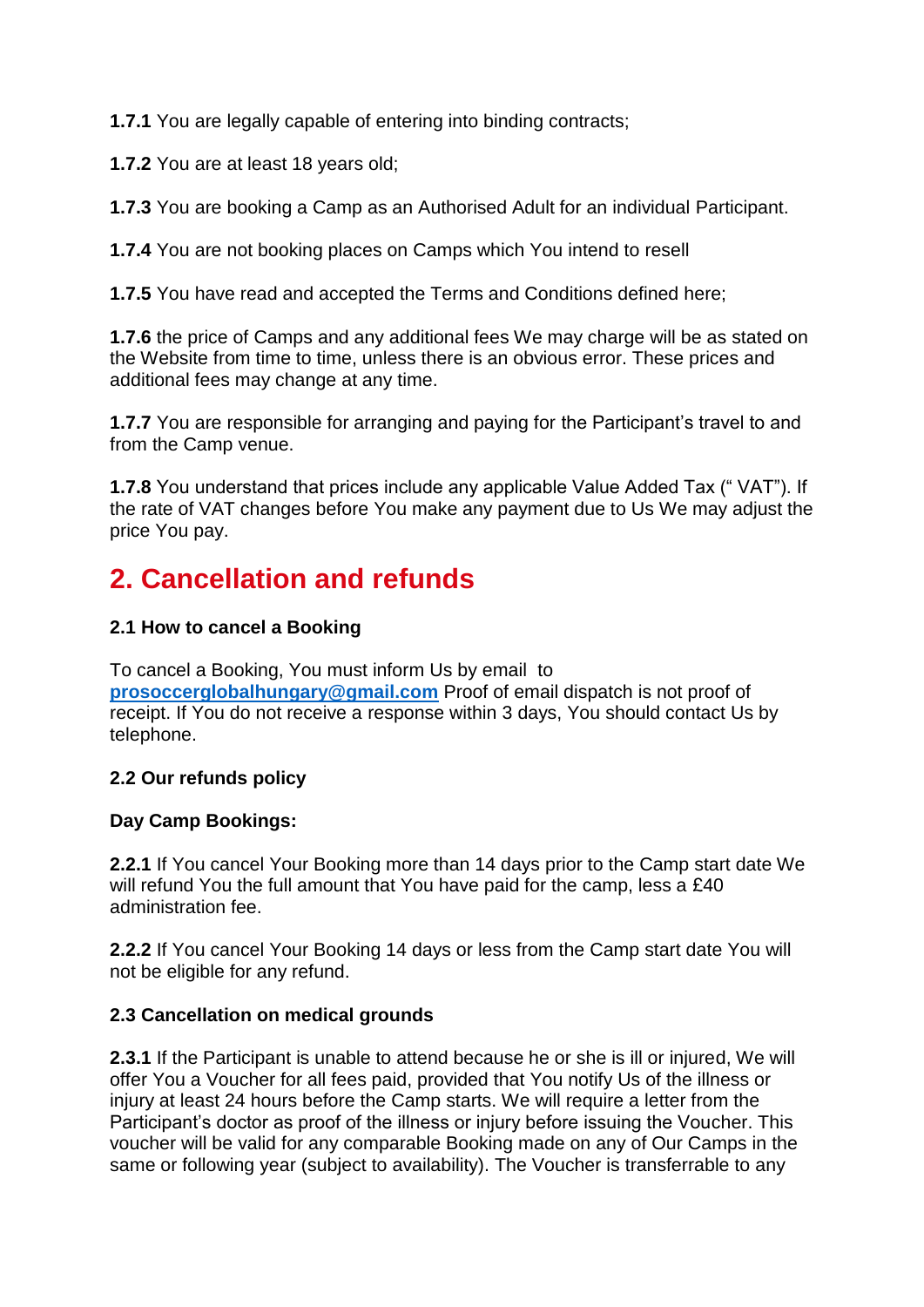family member and may be used on any Camp that We offer. Please note that the voucher has no monetary value and cannot be exchanged for cash.

**2.3.2** Participants who leave early during their Camp due to illness or injury will receive a pro-rated voucher with a value that is pro-rated to the unused proportion of the Camp. This can be used as a credit against any Booking on any of Our Camps in the same or following year. The voucher is transferrable to any family member and may be used on any Camp that We offer.

#### **2.4 Other terms relating to cancellation**

#### Cancellation by Us (Force Majeure)

**2.4.1** Due to circumstances beyond Our control including insufficient participation, natural disasters such as floods, warfare, security concerns or disease outbreak, We may cancel, move or postpone a Camp. If We postpone or cancel a Camp for any reason We will provide You with a Voucher for a place for the Participant at a comparable Camp at one of Our locations in the same or the following year (but You will not be entitled to a cash refund). If we move a Camp from the advertised location to another location and providing that in Our reasonable opinion the Camp in the new location will be of comparable quality to the Camp in the advertised location, then if You wish to cancel Your Booking Clause 2.2 of Our Refunds Policy will apply.

#### Cancellation by Us (Covid-19)

**2.4.2** We shall be entitled to cancel a Camp at any time up to the start of the Camp if, in Our reasonable opinion the operation of the Camp is impossible, illegal or materially difficult or if the operation of the Camp is likely to be uneconomic due to circumstances arising from the Covid-19 pandemic. We may exercise the right to cancel if circumstances arise or are reasonably likely to arise such as a further wave of cases, a further or continuing periods of lockdown or new or continuing Governmental restrictions which, in Our reasonable opinion are likely to a) prevent or restrict travel to the camps by a significant number of participants; or b) make the operation of the Camp impossible, illegal or materially difficult; or c) render the operation of the Camp uneconomic. If We postpone or cancel a Camp for reasons defined in this clause 2.4.2 then We will provide You with a full refund of all fees paid, less a £10 administration fee, provided that Your booking was not made with a Voucher from a previous year.

**2.4.3** If We move a Camp from the advertised location to another location and providing that in Our reasonable opinion the Camp in the new location will be of comparable quality to the Camp in the advertised location, then if You wish to cancel Your Booking Clause 2.2 of Our Refunds Policy will apply.

**2.4.4** In all cases where You are eligible to receive a refund or a voucher, We will process the refund or issue the voucher within 60 days of notice of cancellation. Refunds will be provided using the same method You used to pay.

**2.4.5** Please note that if we have issued a Voucher to you and you have re-booked with the Voucher and the Camp for which you have re-booked is cancelled for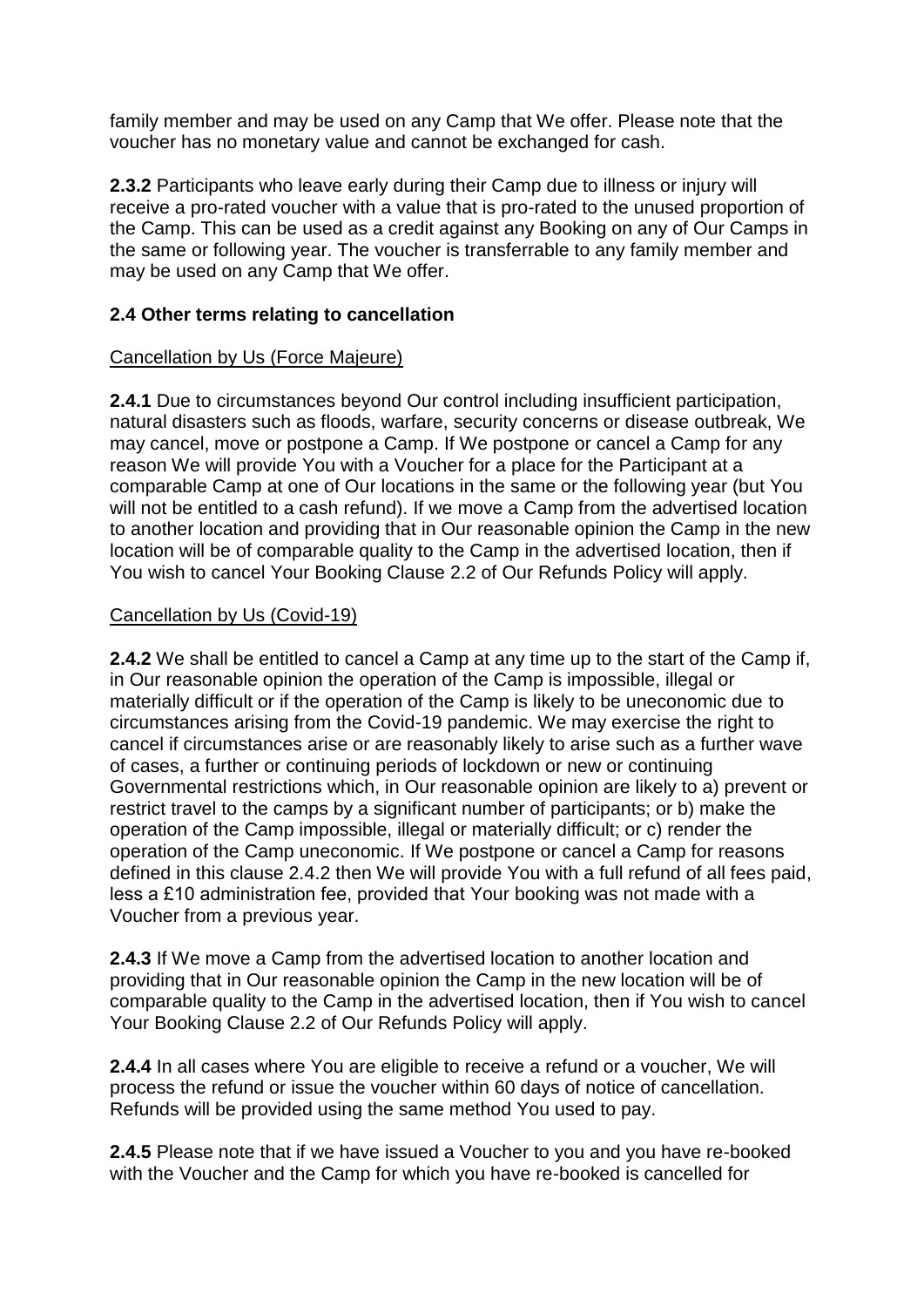reasons outside of our control then the Voucher will be carried forward to a new Camp in the same or the following year.

## **3. Fitness and risk of injury**

**3.1** You must ensure that the Participant is physically fit and able to participate in the sporting activities. If You need any further information on the physical fitness required of Participants or have any doubt that a Participant is sufficiently physically fit to attend a Camp please contact Us before Booking a place on a Camp. We will not issue a refund because a Participant is not sufficiently physically fit to participate in any part of a Camp.

**3.2** Please be aware that the physical nature of the Camp means that there will always be a risk of accidents and injuries occurring. It is Your responsibility to ensure that the Participant is in good health and does not have any medical conditions that may give rise to a risk of injury or physical harm. By making a Booking You consent to the risk of the Participant sustaining reasonably foreseeable injuries arising out of participation in Camp activities.

**3.3** It is Your responsibility to tell Us if the Participant suffers from any physical or mental conditions which may give rise to any special needs or affect their ability to participate in the Camp. Providing this information will enable Us to make any reasonable adjustments that may be required to reflect the Participant's physical or mental needs during the Camp.

**3.4** We may require additional information depending on the medical information supplied to Us prior to the Camp.

**3.5** If a Participant arrives at a Camp with a medical condition which has not been disclosed or fully disclosed to us, or such condition presents itself during the course of the Camp or the Participant's medical history has not been sufficiently disclosed to Us to the extent that We are able to make an informed judgement on the fitness of the Participant to take part in the Camp, then We may decline to accept the Participant on the Camp or require the Participant to leave the Camp, as the case may be.

### **4. Medical Care**

**4.1** In the event that the Participant needs medical attention during any Camp then You agree to Us arranging for any appropriate and necessary emergency treatment. We will endeavour to contact the Emergency Contact named on the Booking Form or Player Welfare Form to obtain their consent to any decision regarding the arrangement of such treatment. However, You agree that in emergency situations We may not be able to contact that person, and may proceed to arrange and consent to such treatment without doing so. In arranging or sanctioning any treatment We will take the advice of suitably qualified doctors, clinicians and medically trained staff and You agree that We and they are entitled to assume that the medical information You have supplied is complete, accurate and up to date.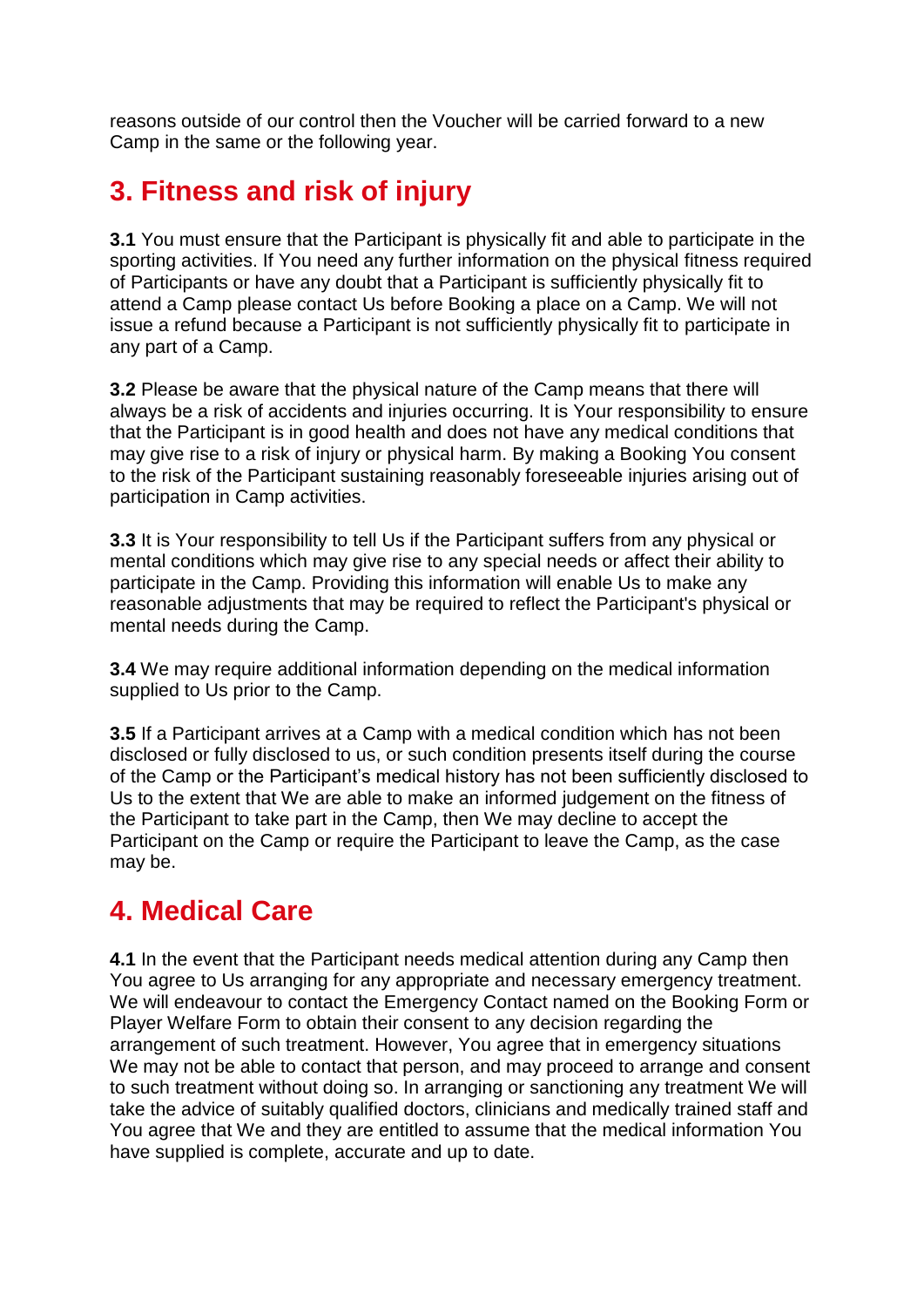**4.2** Please note that if a child is injured or becomes unwell We may, in some cases, reasonably determine that no medical treatment is required, or that only general first aid is required. In each case You acknowledge that We are entitled to exercise Our reasonable discretion regarding the need for further medical treatment. Provided that We have acted reasonably in all the circumstances (having due regard to the symptoms presented by the Participant while in Our care) You agree that You will not hold Us liable for any decision not to administer or authorise further medical treatment for the Participant. For more information on Our liability, please see clause 6 below.

## **5. Insurance**

**5.1** It is Your responsibility to ensure that the Participant has adequate travel and medical insurance to cover the costs of any medical treatment that may be required. Your insurance should also cover any additional costs associated with accommodation, travel, transport and/or repatriation to the Participant's home country. The Participant must bring the relevant medical insurance policy documents with them to the camp and provide these to Camp staff at registration.

## **6. Liability**

**6.1** We are responsible to You for foreseeable loss and damage caused by us. If We fail to comply with these Terms and Conditions, We are only responsible for loss or damage You suffer that is a foreseeable result of Our breaking this contract or Our failure to use reasonable care and skill. Loss or damage is foreseeable if either it is obvious that it will happen or if, at the time the contract was made, both We and You knew it might happen, for example, if You discussed it with Us during the sales process.

**6.2** We are not liable for:

**6.2.1** any losses caused by any breach of Our agreement by any person other than us; and

**6.2.2** any business losses.

**6.3** Nothing in this clause excludes or limits in any way Our liability to You where it would be unlawful to do so. This includes: liability for death or personal injury caused by Our negligence or the negligence of Our employees, agents or subcontractors; fraud or fraudulent misrepresentation; or breach of Your legal rights in relation to the Camp.

**6.4** Please note that any travel or participation carries a risk of illness or infection. As such there is a risk that the Participant will contract Covid-19 (Coronavirus) or another disease as a result of a pandemic, epidemic or ongoing transmission of easily transmissible diseases. It is agreed that providing that We have taken adequate precautions in line with the current advise from Hungarian Government and have not otherwise been negligent we will not be liable in the event of infection.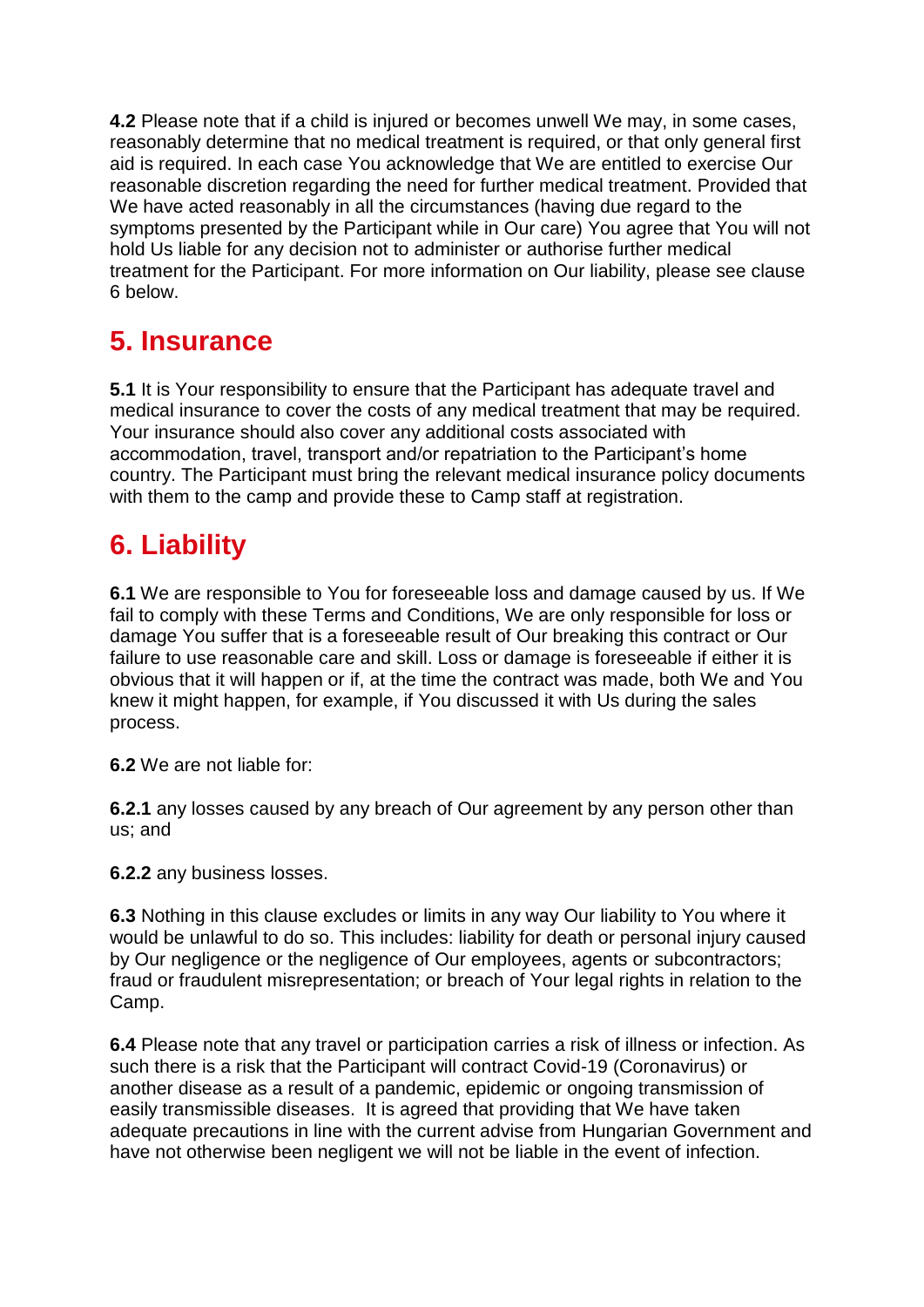**6.5** Where an Authorised Adult collects the Participant from the camp, that Authorised Adult is responsible for ensuring that the Participant has in their possession any valuables, flight tickets, passport, money or other items that might have been kept by Us during the duration of the Camp.

**6.6** We do not accept any responsibility for belongings left with Us including passports, tickets, cash and valuables

**6.7** We do not accept responsibility for any items belonging to the Participant which he or she has left at the Camp.

**6.8** While We will endeavour to remind all Participants to pack all their belongings and collect their valuables from the Camp administrator, We take no responsibility for a Participant losing or forgetting their passport, flight tickets or any other items. Any additional costs incurred by Us on behalf of the Participant including replacement passport, air tickets or other documentation will be charged to you.

**6.9** Where We have reasonable grounds and/or clinical evidence to indicate that the Participant may be suffering from an Infectious Disease We may require an Authorised Adult to remove the Participant from the Camp.

#### **7. Removal of Participants from Camps**

**7.1** Participants on Camps must adhere to all of the rules and regulations of the Camp as specified by Us from time to time including the Camp Code of Conduct ("Camp Policies") which will be supplied to all Participants at the start of the Camp. The Camp Policies apply at any location where Camps are held, and include all oral or written instructions given by the Camp staff at any location where Camps are held. By making a Booking You accept and agree that the Camp Policies form part of the agreement between us.

**7.2** We treat as a priority the safety and well-being of all Participants attending Our Camps. We therefore reserve the right to remove from Our Camps, without refund, any Participant who does not comply with the Camp Policies. We also reserve the right to remove from Our Camps, without refund, any Participant who We consider to be generally disruptive or is behaving in a way that may be a danger to or upsetting for others.

**7.3** We reserve the right to ask any Participant to leave the camp who is, in Our opinion, not physically or mentally capable of participating safely in the Camp.

**7.4** If a Participant is removed from a Camp it is Your responsibility to organise and pay for any travel, accommodation or other expenses incurred.

#### **8. Complaints**

**8.1** It is Our aim to provide the best Camp experience possible. However, if You are not satisfied with something please inform Our Camp staff using the contact numbers provided or call Our office and We will do everything possible to resolve the issue.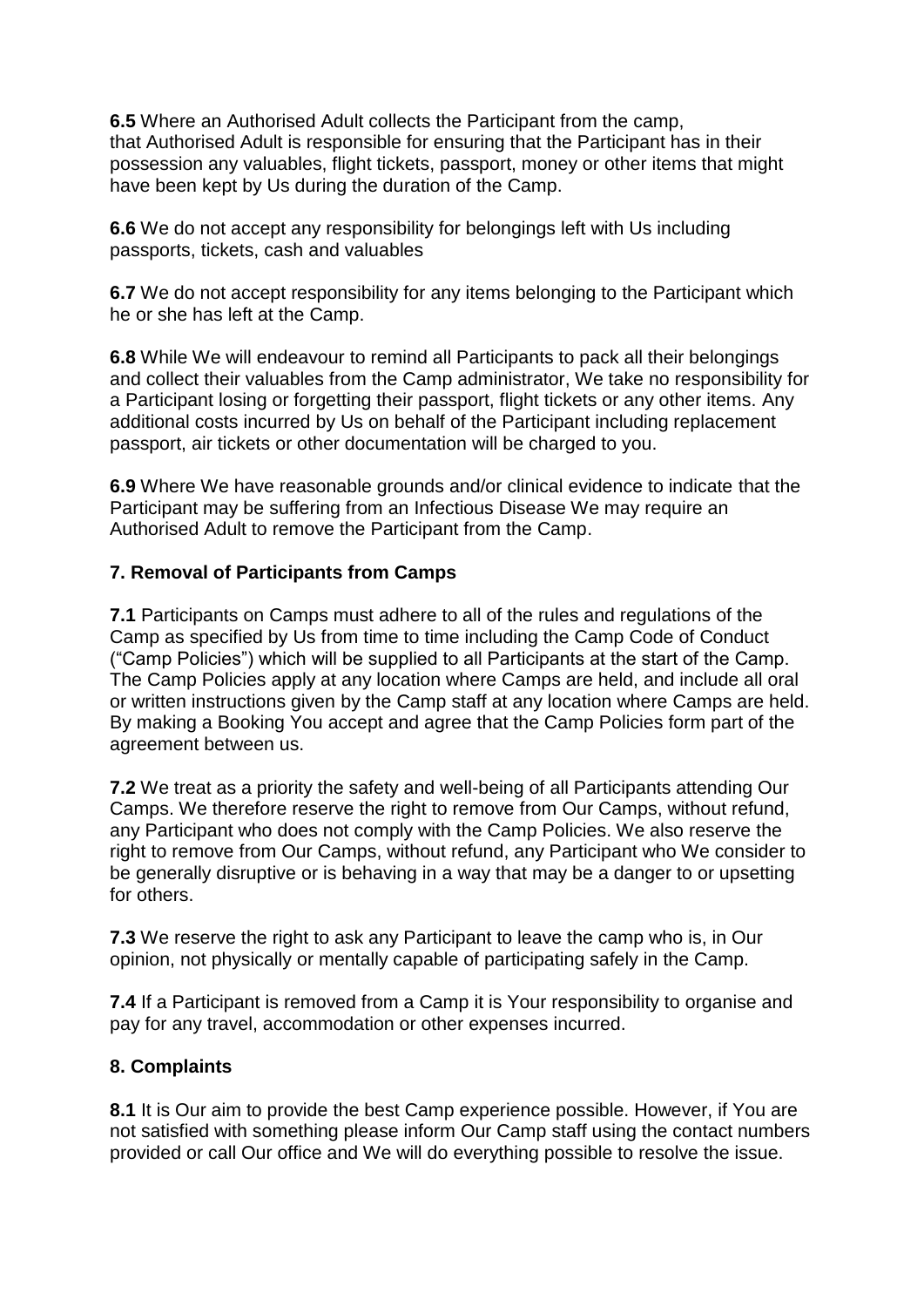**8.2** When the Participant returns home, if You feel that You need to make a formal complaint, please send a letter or email Us within 28 days of the end date of the Camp using the contact details set out in clause 11.2.

## **9. Intellectual Property**

**9.1** The Website together with the form and content of Our marketing materials and including any training documents, scripts and other materials and any intellectual property rights comprised in any of Our services which belong to Us or Our licensors ("Materials") is protected by copyright and other intellectual property rights and all such rights are reserved.

**9.2** The Materials may not be reproduced, duplicated, copied, sold, resold, visited, or otherwise exploited for any commercial purpose without Our express written consent. You may not systematically extract and/or re-utilise parts of the contents of the Materials by any means whatsoever, including by using automated computer programs (including spider or other web crawler programs), without Our express written consent.

**9.3** All intellectual property and other rights comprised in the form and content of Our Camps belongs to ProSoccerGlobal Hungary and no materials or content in relation to any Camp may be reproduced, duplicated, copied, sold, resold, visited, or otherwise exploited for any commercial purpose.

#### **10. Data Protection**

**10.1** We agree to comply with Our obligations under all applicable laws and regulations relating to data protection and privacy as may be applicable from time to time, which at the date of these Terms and Conditions means the Data Protection Act 2018 and the GDPR (EU General Data Protection Regulation 2016/679) and any successor legislation ("Data Protection Legislation").

**10.2** For further details on how We comply with the Data Protection Legislation please refer to Our Privacy Policy.

## **11. General**

**11.1** Certain laws require that some information We give You should be in writing. You accept that most communication with Us will be electronic (occasionally We may write to You by letter). We will contact You by email or provide You with information by posting notices on the Website. You agree to this electronic means of communication and acknowledge that contracts, notices, information and other communications We provide electronically comply with legal requirements that such communications be in writing. For more information on notices, please refer to clause 11.2.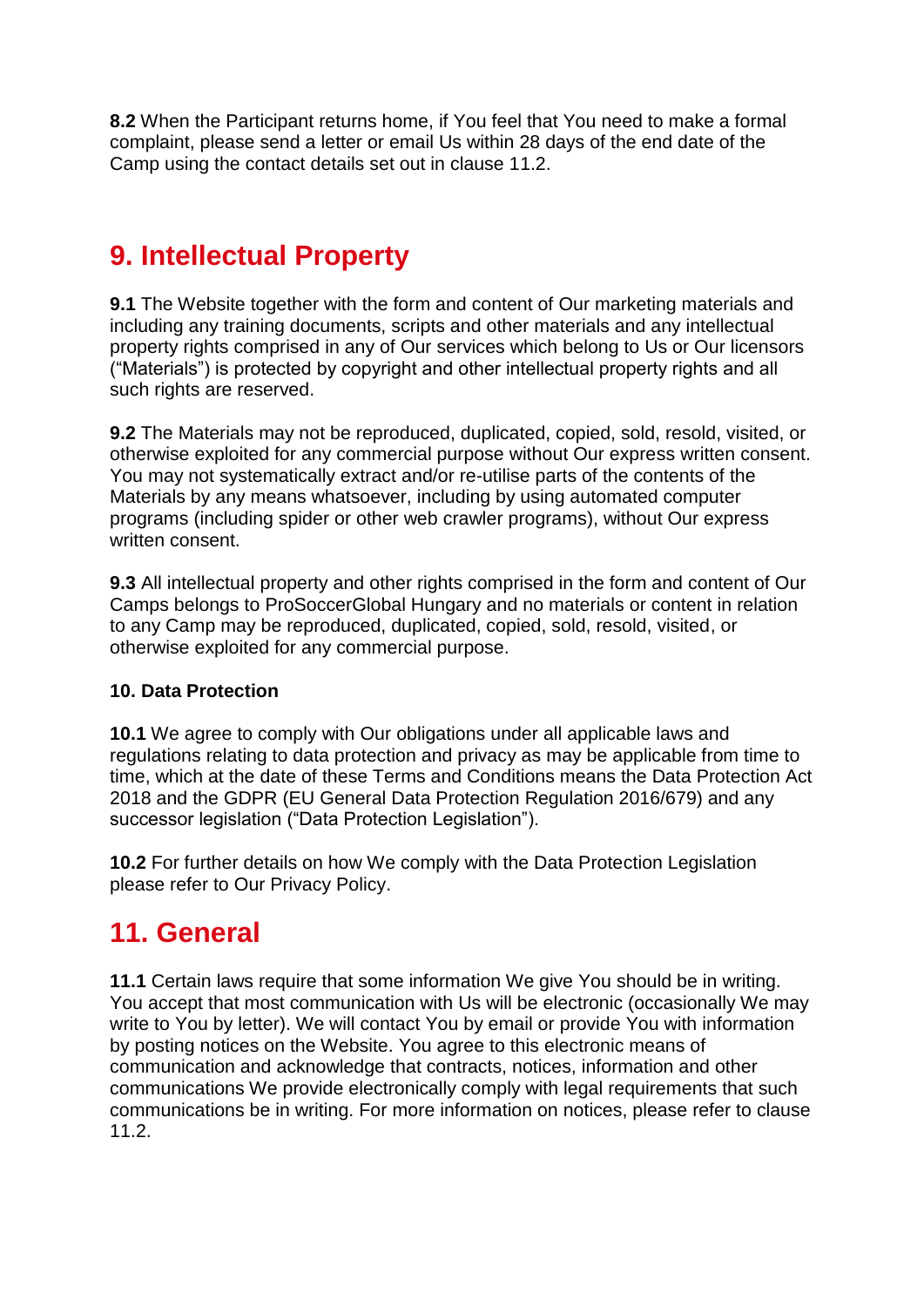**11.2** All notices You give Us must be given to Us by email addressed to prosoccerglobalhungary@gmail.com, or at [www.prosoccerglobalhungary.com/en\\_GB/contact/](http://www.prosoccerglobalhungary.com/en_GB/contact/)

**11.3** It is important that You keep the contact details that We hold for You up to date. We may give notice to You via the Website, or by letter or email at the addresses You provide to Us when Booking a place on a Camp. Notice will be deemed received and properly served immediately when posted on the Website, 24 hours after an email is sent, or three days after the date of posting of any letter. In proving the service of any notice, it will be sufficient to prove, in the case of a letter, that such letter was properly addressed, stamped and placed in the post and, in the case of an email, that such email was sent to the specified email address of the addressee and was delivered to the recipient.

**11.4** The parties agree with the other not to divulge or allow to be divulged any confidential information relating to the other's business or affairs or the business or affairs of ProSoccerGlobal Hungary other than to its employees, associates or contractors (if any) who are subject to appropriate non-disclosure undertakings (if required), or where the other party has consented to such disclosure or where required by law to make such disclosure. This clause does not apply to information which is:

**11.4.1** trivial or obvious;

**11.4.2** already in a party's possession other than as a result of a breach of this clause; or

**11.4.3** in the public domain other than as a result of a breach of the applicable confidentiality undertaking.

**11.5** The contract between You and Us is binding on You and Us and on the respective successors and assignees of You and us. You may not transfer, assign, charge or otherwise dispose of this contract, or any of Your rights or obligations arising under it, without Our prior written consent. We may transfer, assign, charge, sub-contract or otherwise dispose of this contract, or any of Our rights or obligations arising under it, at any time during its term, provided that the person to whom We transfer, assign, charge, sub-contract or otherwise dispose of this contract or any of Our rights or obligations arising under it agrees to comply with all of these Terms and Conditions for Your benefit.

**11.6** If We fail to insist upon strict performance of any of Your obligations, or if We fail to exercise any of the rights or remedies to which We are entitled, this will not be a waiver of such rights or remedies and will not relieve You from compliance with such obligations. A waiver by Us of any breach by You will not constitute a waiver of any subsequent breach. No waiver by Us of any of these Terms and Conditions will be effective unless it is expressly stated to be a waiver and is communicated to You in writing.

**11.7** The parties agree that these Terms and Conditions are fair and reasonable in all the circumstances. However, if any provision of these Terms and Conditions is held